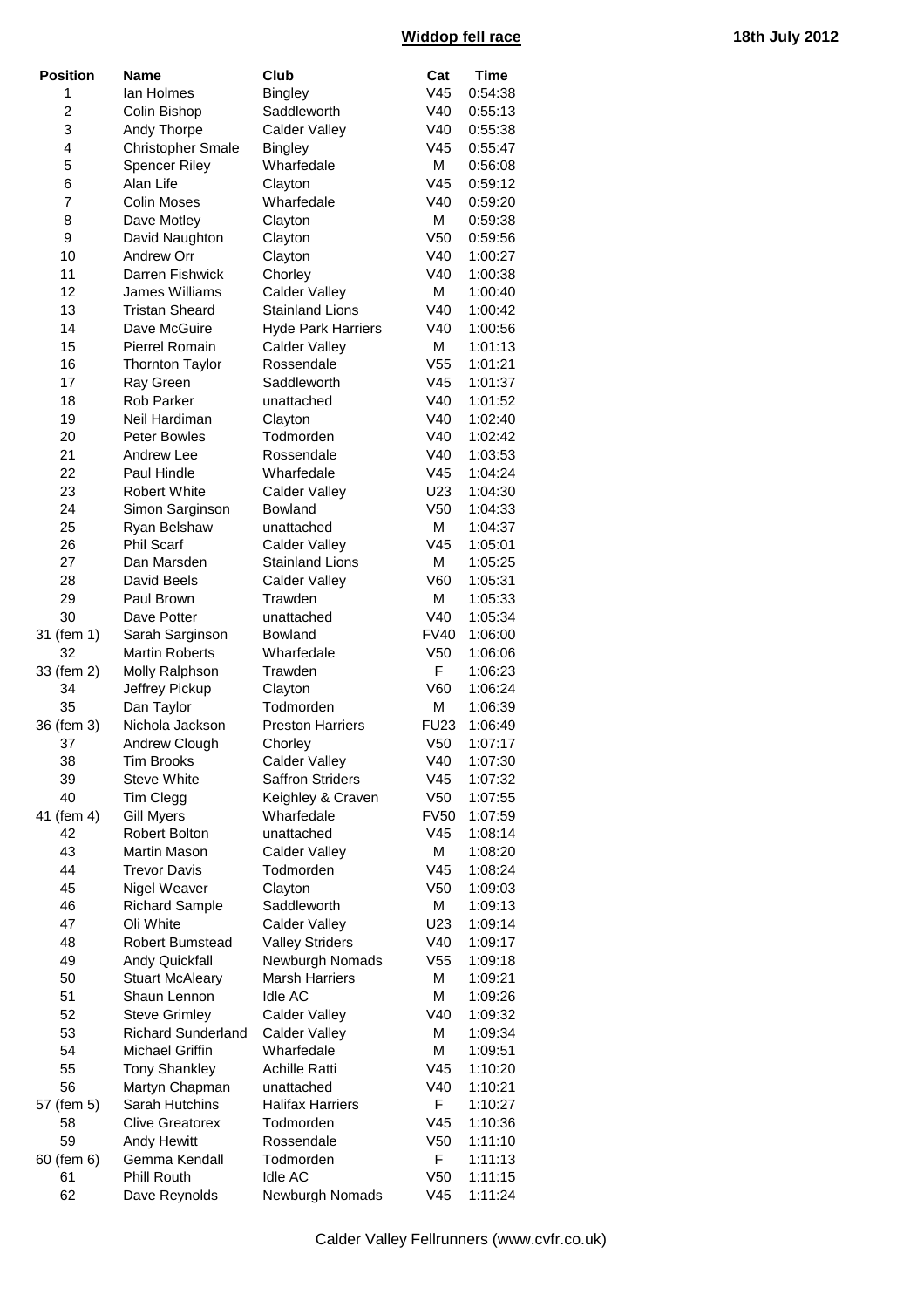| 63           | Paul Taylor             | Calder Valley                  | V45                            | 1:11:25            |
|--------------|-------------------------|--------------------------------|--------------------------------|--------------------|
| 64           | <b>Graham Barnes</b>    | unattached                     | V <sub>55</sub>                | 1:11:25            |
| 65           | Nick Murphy             | <b>Calder Valley</b>           | V <sub>55</sub>                | 1:11:27            |
| 66           | Harry Atkinson          | <b>Bingley</b>                 | V60                            | 1:11:36            |
| 67           | Andy Holden             | Wharfedale                     | V <sub>45</sub>                | 1:11:51            |
| 68           | <b>Scott Grass</b>      | unattached                     | V40                            | 1:12:07            |
| 69           | Nicholas Moor           | unattached                     | V40                            | 1:12:45            |
| 70 (fem 7)   | Jackie Scarf            | <b>Calder Valley</b>           | <b>FV50</b>                    | 1:13:04            |
| 71           | Mark Latham             | <b>Bingley</b>                 | V <sub>50</sub>                | 1:13:20            |
| 72 (fem 8)   | Sally Cowton            | <b>Halifax Harriers</b>        | <b>FV45</b>                    | 1:14:30            |
| 73           | Phil White              | <b>Calder Valley</b>           | V <sub>50</sub>                | 1:14:37            |
| 74           | Tim Whitehead           | Keighley & Craven              | V40                            | 1:14:42            |
| 75           | <b>Robert Pritchard</b> | Skyrac                         | V <sub>55</sub>                | 1:14:43            |
| 76           | <b>Stuart Hayton</b>    | Bowland                        | V45                            | 1:14:50            |
| 77           | Simon Fisher            | unattached                     | М                              | 1:15:19            |
| 78           | Alex Braysford          | unattached                     | V40                            | 1:15:21            |
| 79           | Kenneth Harold          | unattached                     | V45                            | 1:15:34            |
| 80           | Stephen Fish            | Clayton                        | V <sub>55</sub>                | 1:15:41            |
| 81 (fem 9)   | Kath Brierley           | Todmorden                      | <b>FV50</b>                    | 1:15:51            |
| 82           | David Copping           | Keighley & Craven              | V45                            | 1:16:14            |
| 83 (fem 10)  | <b>Becca Marshall</b>   | Todmorden                      | <b>FV40</b>                    | 1:16:26            |
| 84           | Christopher Gentle      | unattached                     | М                              | 1:16:35            |
| 85           | <b>Bob Beattie</b>      | <b>FRA</b>                     | V <sub>50</sub>                | 1:16:46            |
| 86           | Jon Marsh               | <b>FRA</b>                     | V <sub>50</sub>                | 1:16:48            |
| 87 (fem 11)  | Aileen Baldwin          | <b>Stainland Lions</b>         | <b>FV60</b>                    | 1:16:56            |
| 88           | <b>Richard Pullon</b>   | <b>Hyde Park Harriers</b>      | V <sub>50</sub>                | 1:17:02            |
| 89           | <b>John Coates</b>      | <b>Ilkley Harriers</b>         | V <sub>55</sub>                | 1:17:11            |
| 90           | Graham Schofield        | Chorley A & Tri                | V <sub>55</sub>                | 1:17:21            |
| 91           | Simon Jump              | unattached                     | V40                            | 1:17:50            |
| 92           | <b>Graham Breeze</b>    | <b>Ilkley Harriers</b>         | V65                            | 1:18:30            |
| 93 (fem 12)  | Gillian Wisbey          | <b>Calder Valley</b>           | <b>FV40</b>                    | 1:18:46            |
| 94           | Paul Sessford           | Keighley & Craven              | V45                            | 1:19:38            |
| 95 (fem 13)  | Barbara Savage          | Clayton                        | <b>FV45</b>                    | 1:19:56            |
| 96           | Simon Jordan            | Rossendale                     | М                              |                    |
| 97           | <b>Andrew Kitts</b>     |                                | V <sub>45</sub>                | 1:20:21            |
| 98           | Paul Cruthers           | Keighley & Craven<br>Todmorden | V45                            | 1:20:22<br>1:20:40 |
| 99           | Peter Bolton            | <b>Red Rose</b>                | V <sub>50</sub>                | 1:20:46            |
| 100          | <b>Brian Kennedy</b>    | Newburgh Nomads                | V60                            | 1:20:56            |
|              |                         |                                | F                              |                    |
| 101 (fem 14) | Allison Skillicorn      | Abbey Runners                  |                                | 1:21:03            |
| 102          | Rob Myers               | Wharfedale                     | V <sub>55</sub><br><b>FV40</b> | 1:22:10            |
| 103 (fem 15) | Stephanie French        | Keighley & Craven              |                                | 1:23:21            |
| 104 (fem 16) | <b>Chris Preston</b>    | Todmorden                      | FV45                           | 1:23:26            |
| 105          | John Medcalf            | Todmorden                      | V50                            | 1:23:32            |
| 106          | <b>Toby Sydes</b>       | <b>Calder Valley</b>           | V40                            | 1:23:46            |
| 107 (fem 17) | <b>Susan Roberts</b>    | Todmorden                      | <b>FV45</b>                    | 1:26:08            |
| 108 (fem 18) | <b>Elise Milnes</b>     | Todmorden                      | <b>FV50</b>                    | 1:26:13            |
| 109          | <b>Charlie Barlow</b>   | Saddleworth                    | V <sub>55</sub>                | 1:26:24            |
| 110          | <b>Graham Milnes</b>    | Todmorden                      | V55                            | 1:27:19            |
| 111 (fem 19) | <b>Camille Askins</b>   | Keighley & Craven              | <b>FV40</b>                    | 1:27:59            |
| 112 (fem 20) | Sally Chesworth         | unattached                     | <b>FV45</b>                    | 1:28:05            |
| 113 (fem 21) | <b>Hilary Farner</b>    | Rossendale                     | <b>FV45</b>                    | 1:28:11            |
| 114 (fem 22) | Diane Macdonald         | Keighley & Craven              | <b>FV40</b>                    | 1:28:30            |
| 115 (fem 23) | Emily Whitehead         | Keighley & Craven              | F                              | 1:28:33            |
| 116          | George Large            | Northern Vets                  | V65                            | 1:28:49            |
| 117          | <b>Rhys North</b>       | <b>Bingley</b>                 | V <sub>45</sub>                | 1:28:52            |
| 118          | <b>Robert Hirst</b>     | Clayton                        | V60                            | 1:29:16            |
| 119          | lan Smith               | Keighley & Craven              | V <sub>50</sub>                | 1:29:36            |
| 120          | Don Burkham             | Otley                          | V <sub>55</sub>                | 1:29:51            |
| 121          | Steven Jackson          | <b>Preston Harriers</b>        | V <sub>50</sub>                | 1:30:26            |
| 122          | Mark Hazelwood          | unattached                     | М                              | 1:32:18            |
| 123          | George Arnold           | <b>Preston Harriers</b>        | V70                            | 1:34:23            |
| 124          | Reg Czudek              | Todmorden                      | V60                            | 1:46:55            |